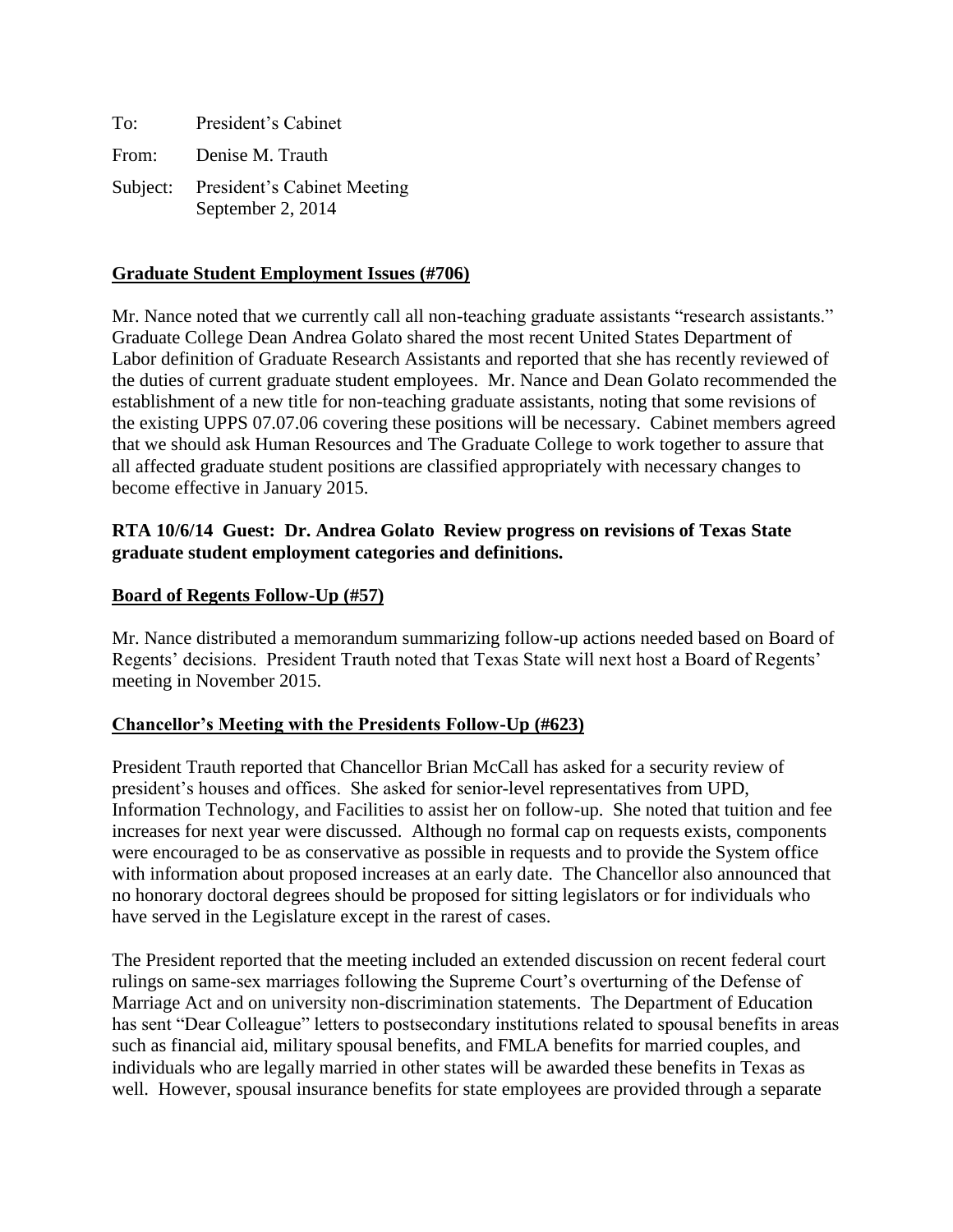## President's Cabinet Meeting Page 2 Minutes, September 2, 2014

state agency, so cannot be provided at this point. Vice Chancellor Fernando Gomez discussed transgender students, noting that any gender-based discrimination is outlawed. He, therefore, directed schools to add sexual orientation and gender identity to their non-discrimination statements if they have not already done so. Although Texas State's non-discrimination statement already includes sexual orientation and gender identity, President Trauth asked for a review of our statement to determine whether we should change the construction of any of the language in our non-discrimination statement. Vice Chancellor Fernando Gomez also said in the area of academic records, if a student requests a change in gender identification, we should make the change. This is already our practice. President Trauth noted that on the morning of September 5, 2014, we have our Legislative Appropriations Request hearing with Joint Budget Hearing with the Governor's Office of Budget, Planning and Policy and the Legislative Budget Board.

The President reported that Mr. Randy Best of Academic Partnerships discussed a proposal for non-degree specialization certificate to be offered internationally. Lamar University will pilot these programs. The President also reported that the Texas State University System is hiring a risk management consultant to review a number of areas including student insurance for study abroad programs.

# **RTA 9/24/14 University Non-discrimination Statement Guest: Dr. Gilda Garcia Review University Non-discrimination Statement**

# **50th Anniversary of the Signing of the Higher Education Act (#572)**

President Trauth has drafted a letter to committee members. The committee is to be co-chaired by Dr. Ron Brown and a co-chair is to be determined, with the event following a format similar to the Lady Bird anniversary celebration. The President invited Cabinet members to offer their suggestions for a co-chair.

#### **President's Update (#556)**

President Trauth had no additional issues for this meeting.

#### **Significant Issues (#01)**

Provost Bourgeois reported that fall 2014 enrollment still looks strong.

Mr. Nance reported that the tennis courts were affected by a recent City water tank leak. Mr. Nance is following up with the System regarding a potential insurance claim.

Dr. Teis reported that we have a big volleyball game with Baylor on September 3, 2014.